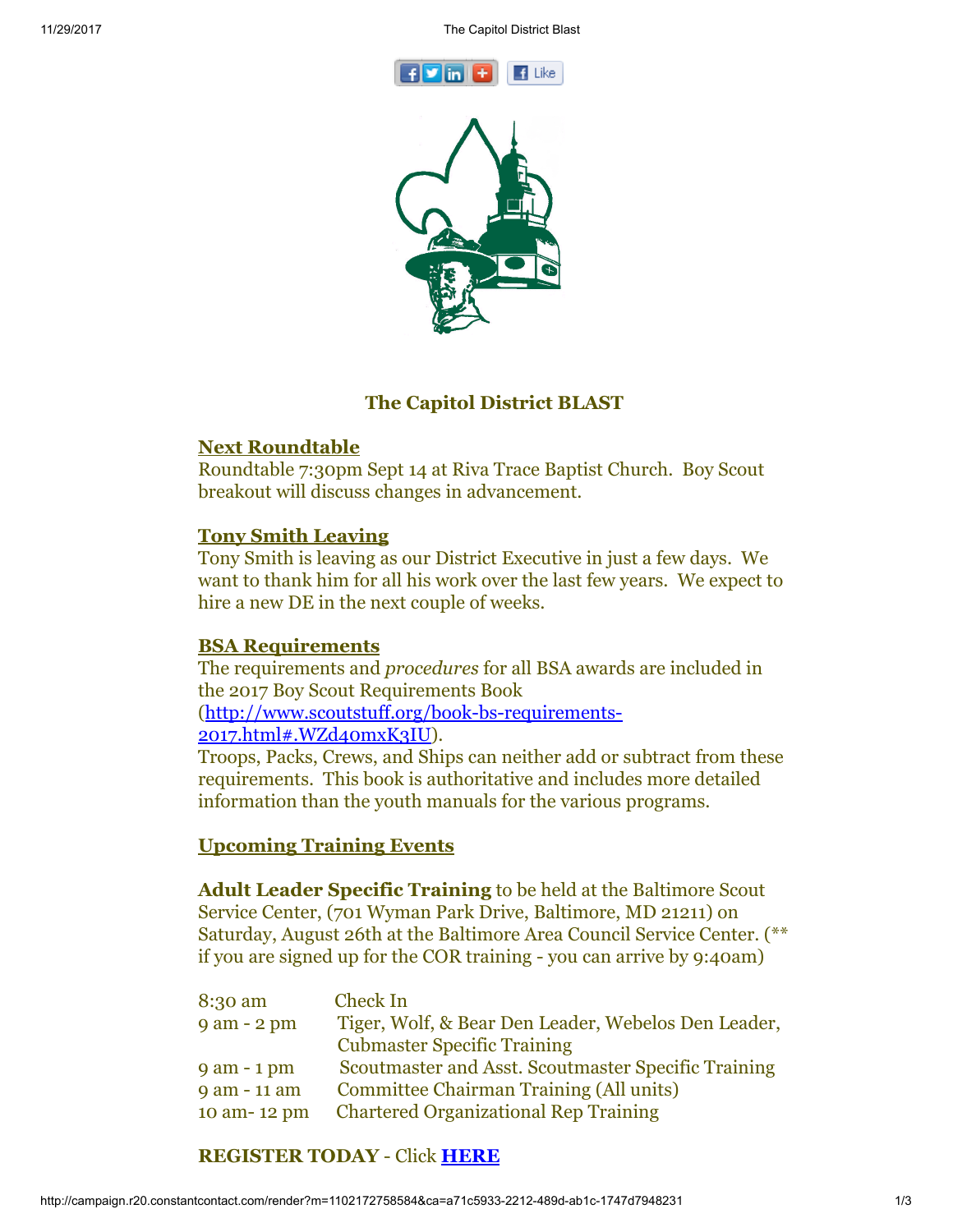[http://www.baltimorebsa.org/registration/calendardetail.aspx?](http://www.baltimorebsa.org/registration/calendardetail.aspx?ActivityKey=2175643&OrgKey=2238) ActivityKey=2175643&OrgKey=2238

# Wood Badge

In conjunction with the Northeast Region of the Boy Scouts of America, the Baltimore Area Council is proud to host the premier Scouting adult training experience.

Orientation: Thursday, August 24, 2017 - 7 pm (BAC Service Center)

Weekend 1: September 16-18, 2017 (Broad Creek)

Between the weekends - Two Patrol Meetings scheduled by Patrols

Weekend 2: October 13-15, 2017 (Broad Creek)

# *Register here:*

[http://www.baltimorebsa.org/registration/calendardetail.aspx?](http://www.baltimorebsa.org/registration/calendardetail.aspx?ActivityKey=2024471&OrgKey=2238) ActivityKey=2024471&OrgKey=2238

# IOLS / BALOO Training

October 27-29 at the Davidsonville Scout Hut. Details to follow next month

### Chess Day

When: Saturday, November 18, 2017 Where: Davidsonville Scout Hut 3727 Queen Anne Bridge Rd Davidsonville, Maryland 21035

What time: 10:00am to 2:00pm

What: A Chess Tournament with fellow Scouts moderated by U.S. Chess Federation Certified Coach and National Master GREGORY ACHOLONU. There will also be a limited amount of time for Chess Merit Badge work for scouts who come prepared.

Fee: \$7.50 which includes a lunch basket (burger, chips, drink)... pay at the door

Why: Because Chess is fun!

How: Register at this Sign-Up Genius Link: <http://www.signupgenius.com/go/30e0a4aa8a9283-thecapitol1> By November 11th . . . then show up in your Class A's

Questions: Carla Wilcox at 443-994-9670 or [carlawilcox@hotmail.com](mailto:carlawilcox@hotmail.com) or Rob Ferri[srgf117@aol.com](mailto:rgf117@aol.com)

**Prizes:** 3 door prizes (backpack chess set) and a Grand Prize to the tournament winner

Volunteer Opportunities: Chess Merit Badge Counselors needed! Contact Carla or Rob